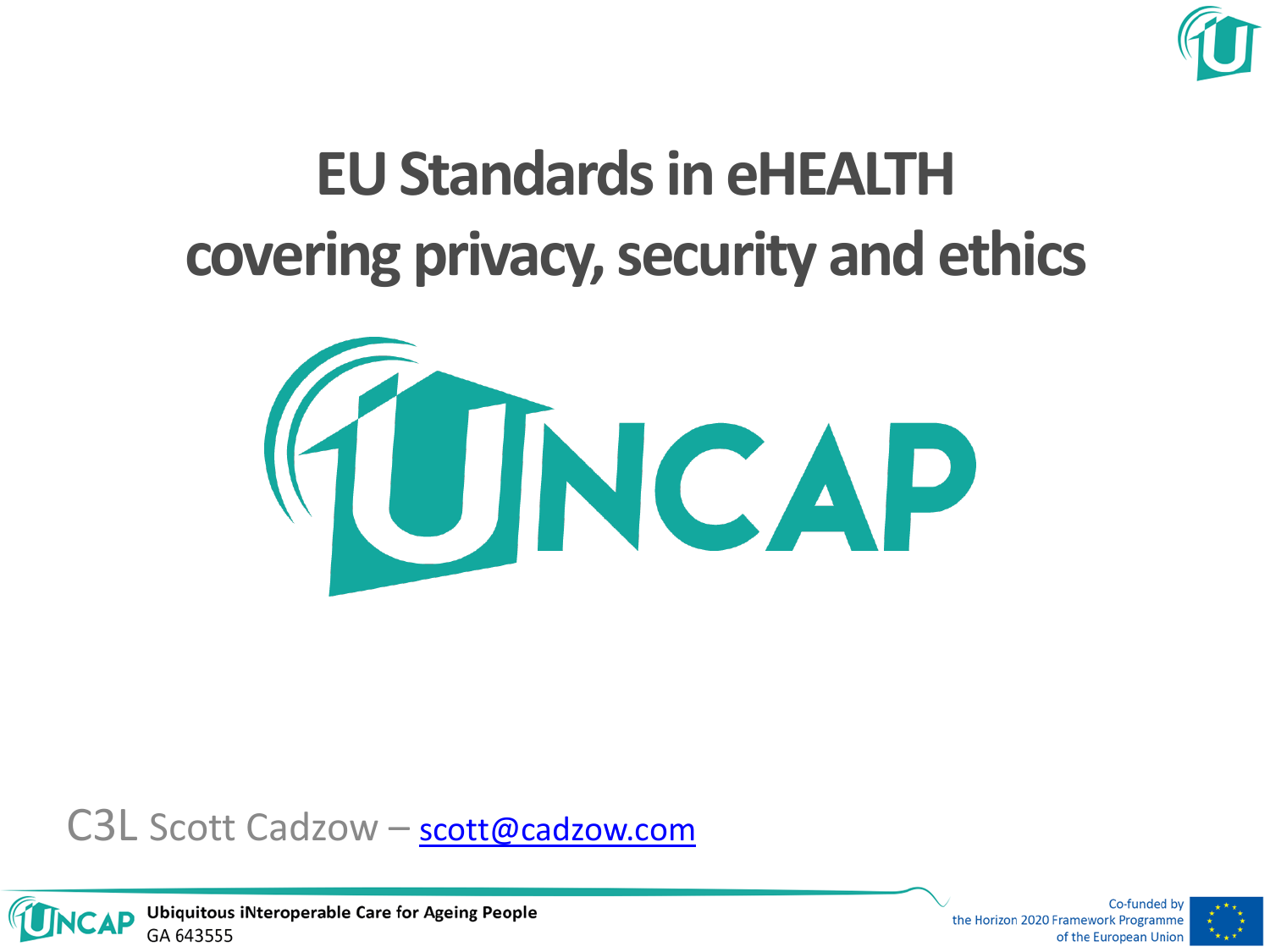

## **The foundation of (e)Health**

Where we need to start from



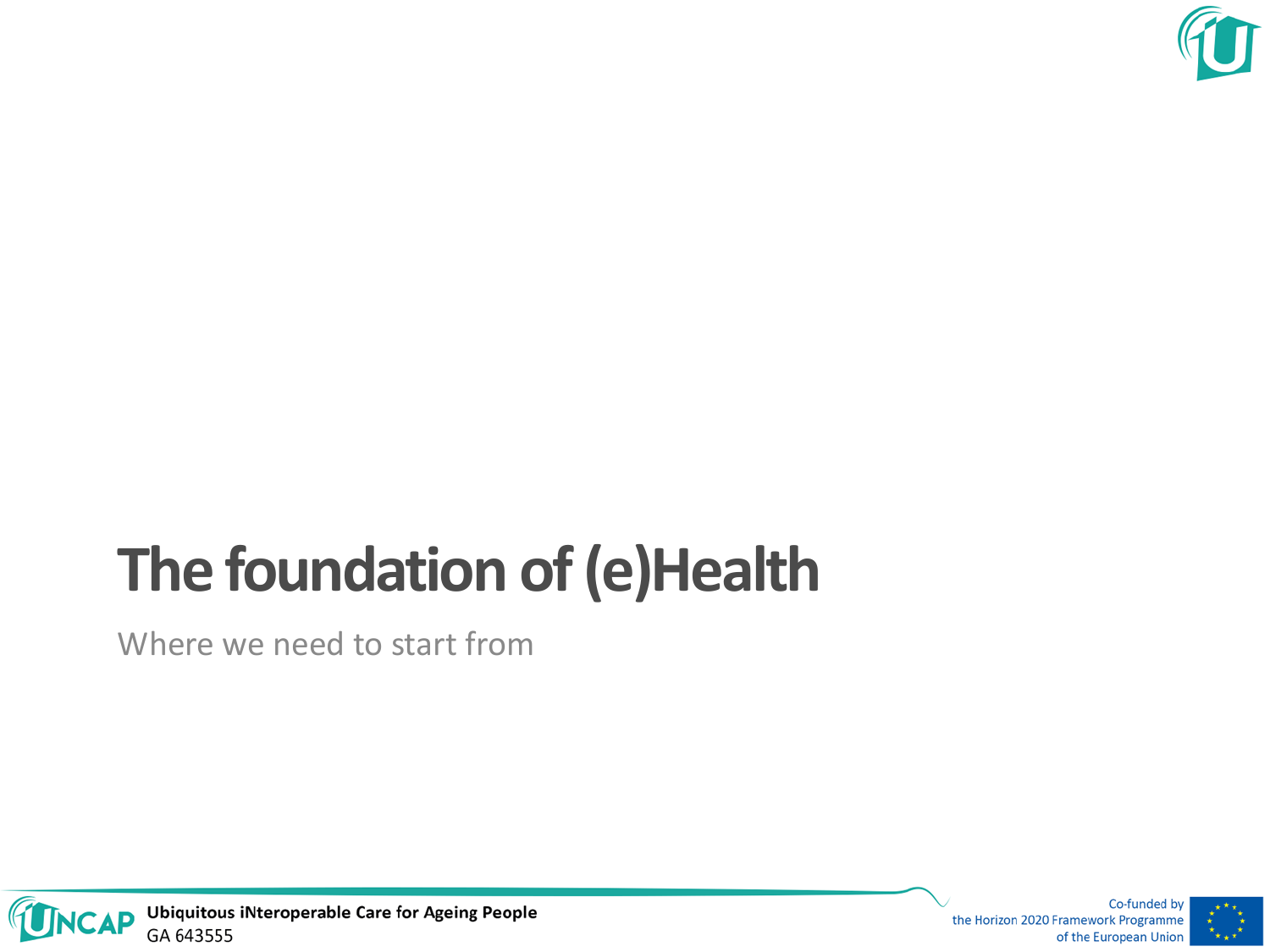

# **Our founding principles**

- Whereas recognition of the **inherent dignity** and of the equal and inalienable rights of all members of the human family is the foundation of freedom, justice and peace in the world …
- Whereas the peoples of the United Nations have in the Charter reaffirmed their faith in fundamental human rights, in **the dignity and worth of the human person** and in the equal rights of men and women and have determined to promote social progress and better standards of life in larger freedom …

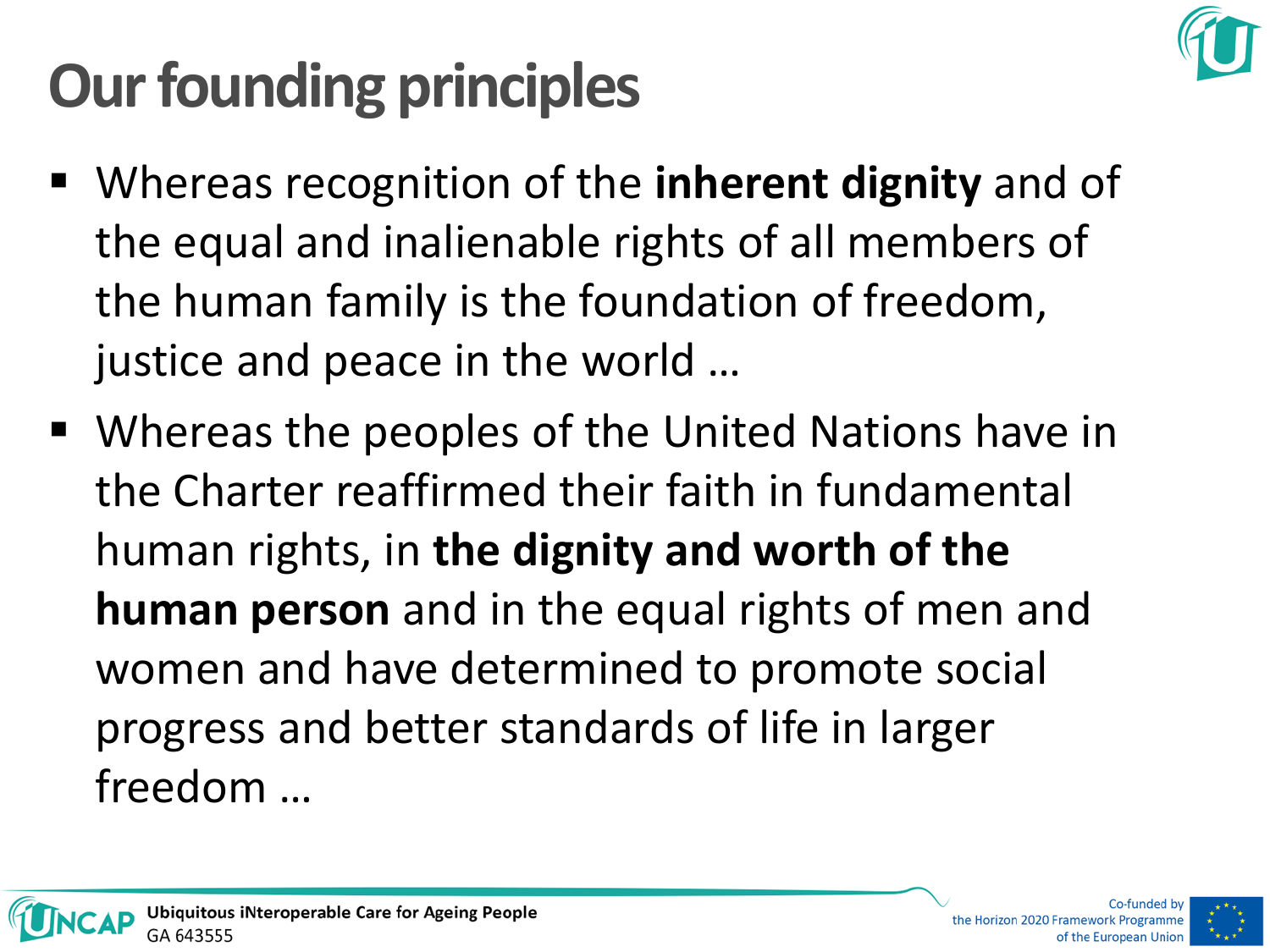# **Our founding principles cont'd**

- Article 1 of the UDHR
	- All human beings are born free and equal in **dignity** and rights. They are endowed with reason and conscience and should act towards one another in a spirit of brotherhood.
- Article 22 of the UDHR
	- Everyone, as a member of society, has the right to social security and is entitled to realization, through national effort and international co-operation and in accordance with the organization and resources of each State, of the economic, social and cultural rights indispensable for his **dignity** and the free development of his personality



the Horizon 2020 Framework Programme of the European Unior

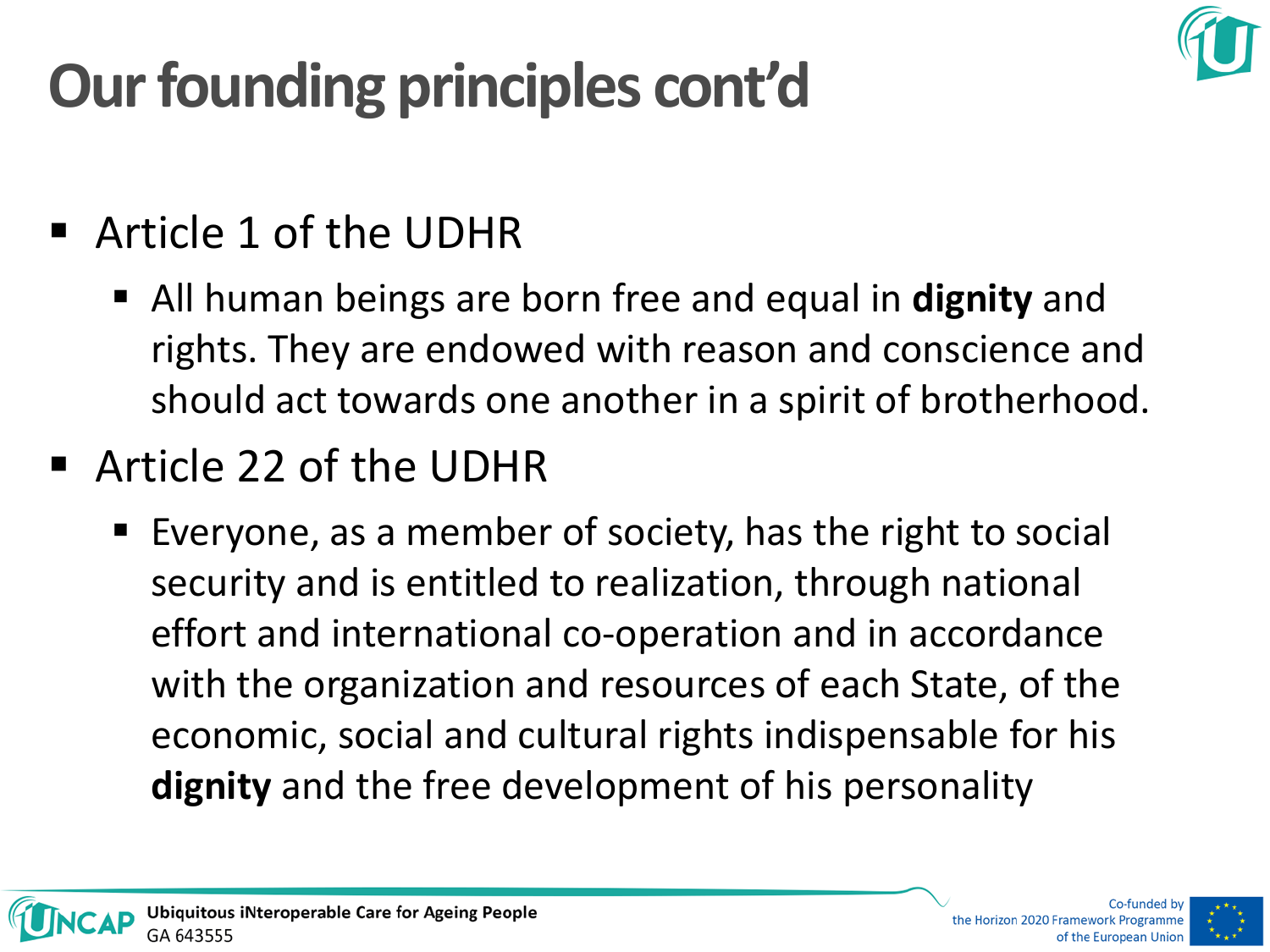

#### **What that means**

- Effective, timely, correct, health monitoring and medical intervention that is ethical, fair, equitable and treats both the patient and the care system actors with "dignity"
- Key to much of this is understanding of the context
	- What is "right" is not a binary thing

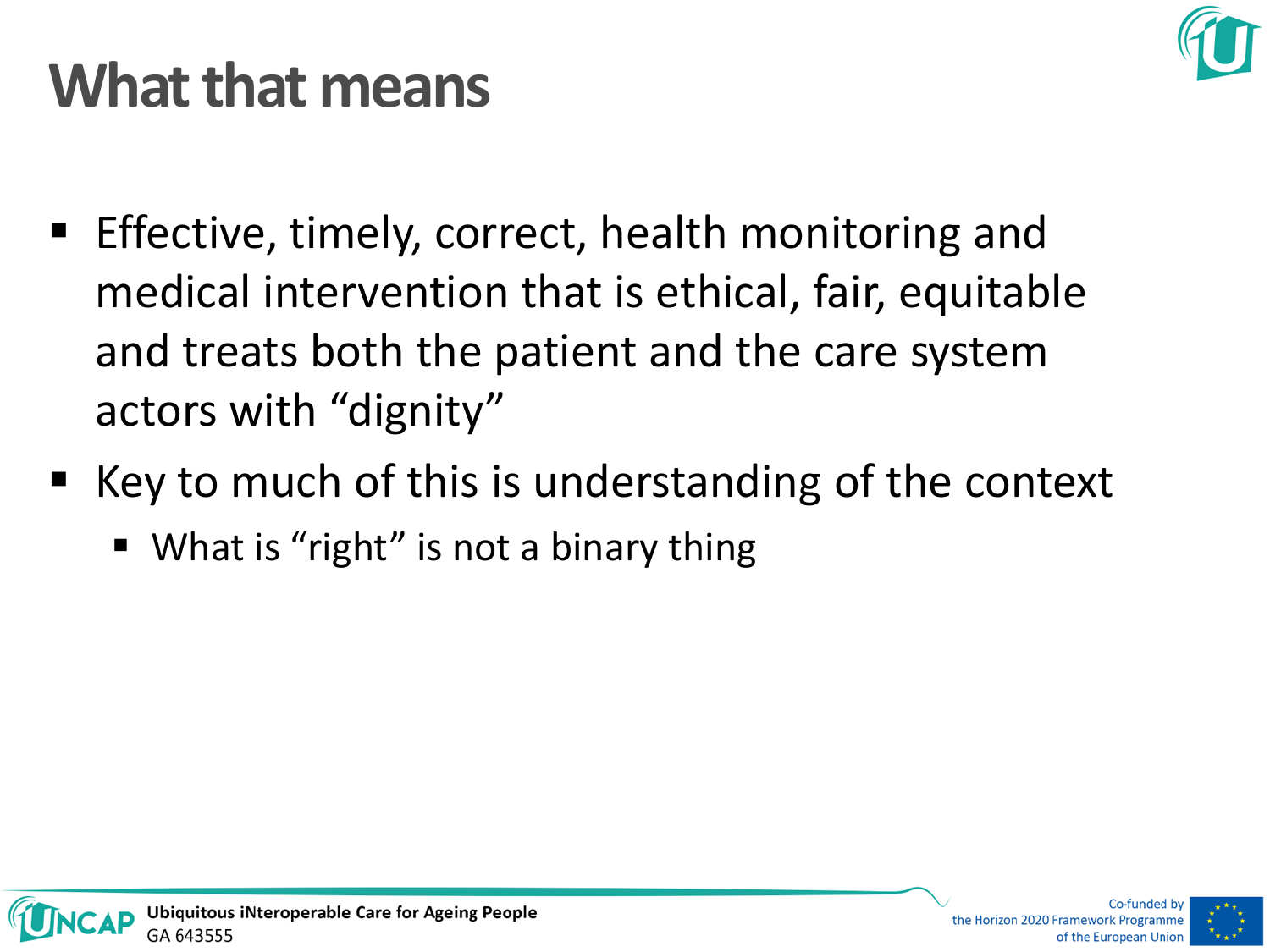

## **Standards and (e)Health**

A personal (UNCAP) view



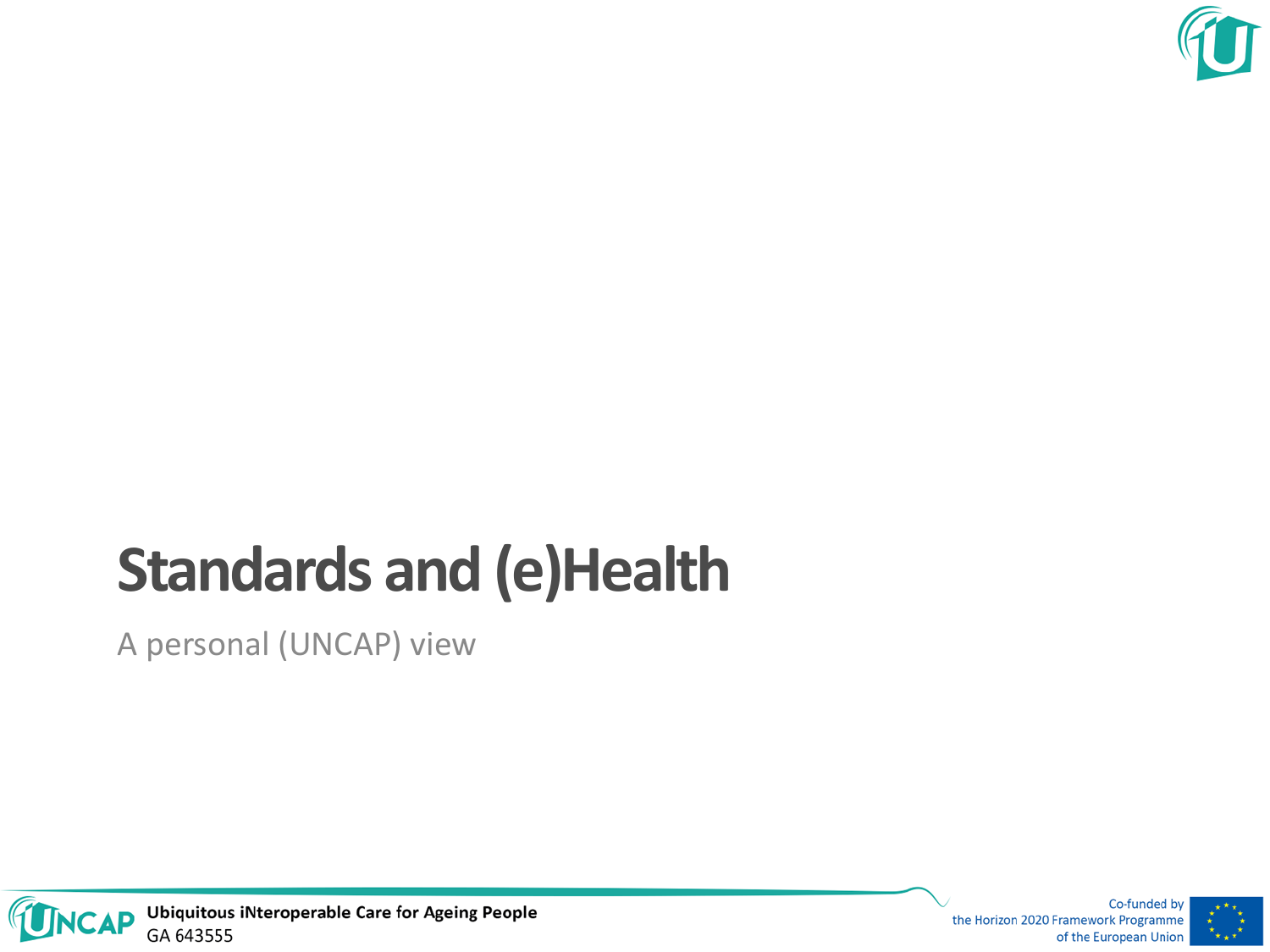## **EU standards efforts on behalf of UNCAP**



- First: Why EU standards?
	- It's an objective of the H2020 programme to enable open access to all – that means open code (open reference implementation) and open standards (open reference design and requirements). EU standards are developed across the trinity of CEN/CENELEC/ETSI with ETSI having primary responsibility in ICT and direct industry support
- Second: Who are we doing EU standards with?
	- For geo-eHealth OGC feeding into CEN TC287 (GiST, Trilogis leading this effort)
	- ETSI for ICT and the eHealth landscape across core networks, cellular networks, M2M, IoT, radio devices, security, privacy, law enforcement (C3L leads this effort)



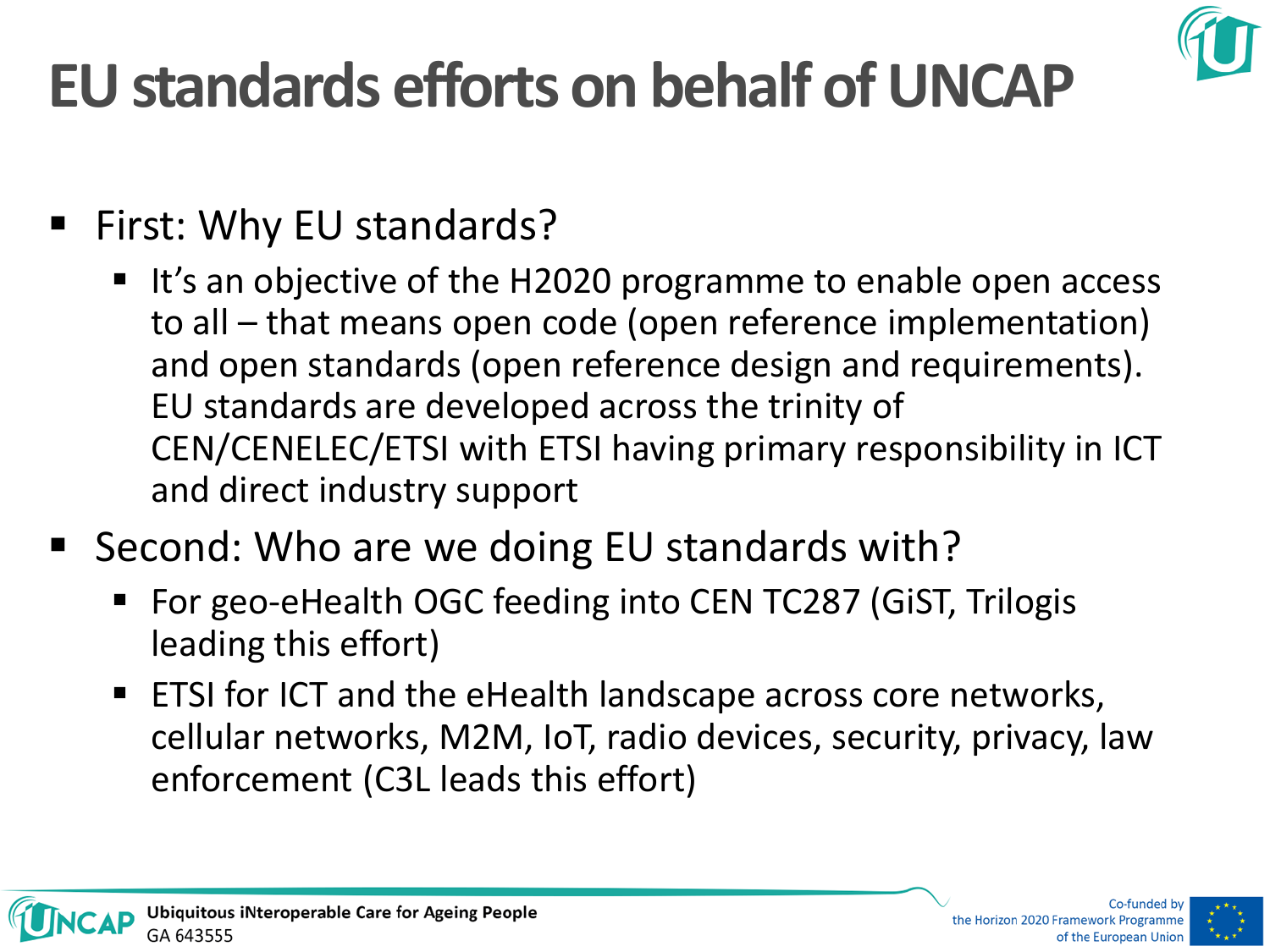

#### **eHealth and geo-eHealth**

- Geo-eHealth tags medical events with geo location data
	- Used to identify where an event occurred
	- Assists locating source of outbreaks and measuring spread to assist in mitigation
	- Can also be used to geo-tag medical equipment for geodiscovery
	- Can be used to geo-tag patients
		- **Ethics and privacy concern** addressed by developing work in privacy-by-design, privacy-by-default, secure-by-default programmes

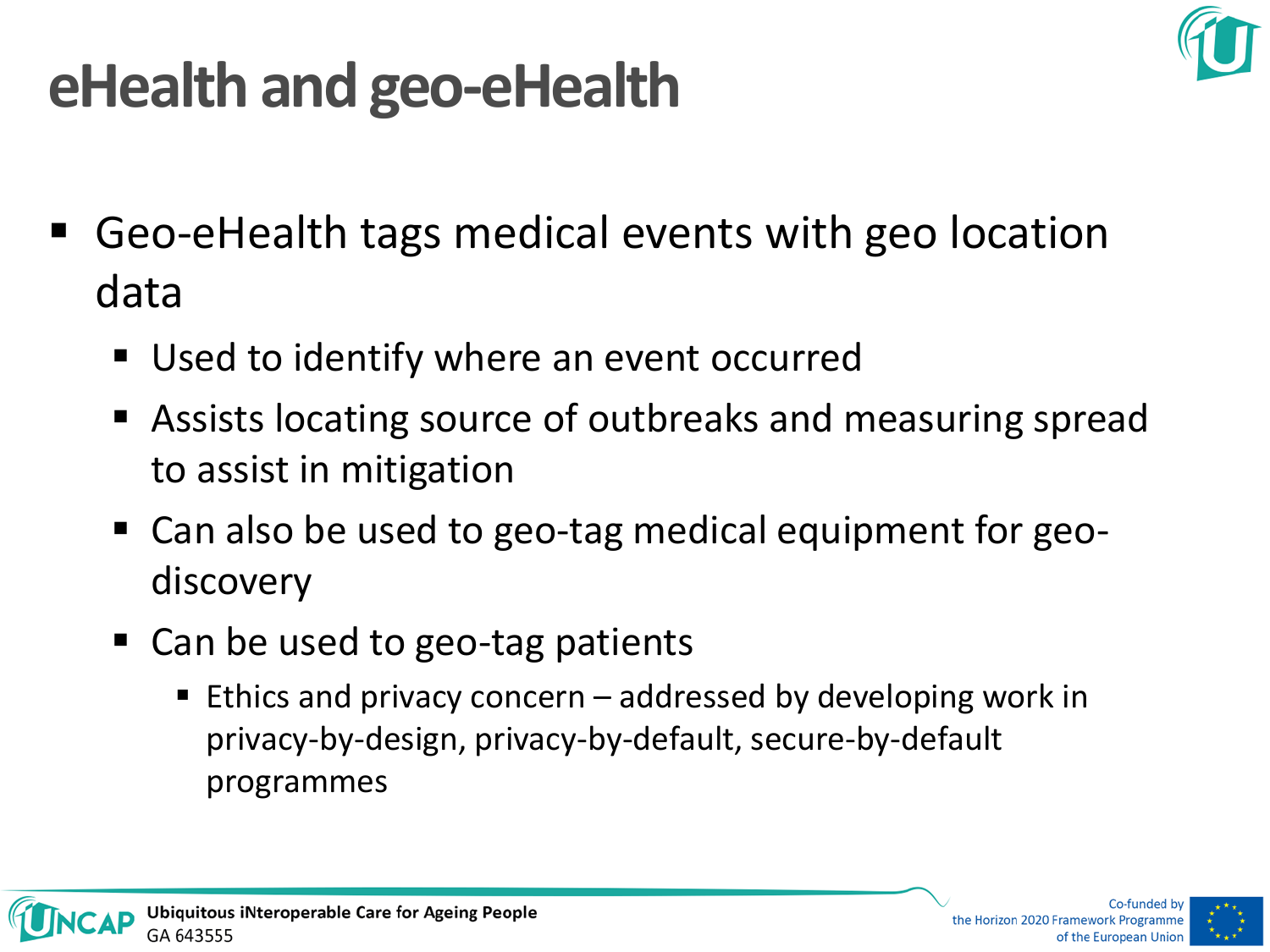#### **Recent activity at ETSI #1**



- Ongoing development of ETSI Work Item DTR/eHEALTH-007, "Standardisation use cases for eHealth"
	- Scope from ETSI Work Programme Management states:
		- "*To present a number of typical use cases in the eHealth domain and from their analysis to identify gaps in standardisation. The analysis should cover aspects of link connectivity, network interconnectivity, semantic and syntactic interoperability, security (risks and provisions), and the existence of standards to meet each aspect. Furthermore the analysis should clearly identify actors and their roles, for each of primary, secondary and tertiary involvement in the use case. Examples will be sought from industry, from existing and completed FP7 and H2020 projects and from current eHealth and Health industry practices.*"
	- Scope statement in latest draft of work item presented to March 2016 meeting of ETSI EP eHEALTH:
		- "*The present document presents a number of typical use cases in the eHealth domain and their analysis to identify gaps in standardisation. The analysis covers aspects of link connectivity, network interconnectivity, semantic and syntactic interoperability, security (risks and provisions), and the existence of standards to meet each aspect. Furthermore the analysis identifies actors and their roles, for each of primary, secondary and tertiary involvement in the use case.*
		- *The use case examples have been drawn from industry, from existing and completed FP7 and H2020 projects and from current eHealth and Health industry practices* "

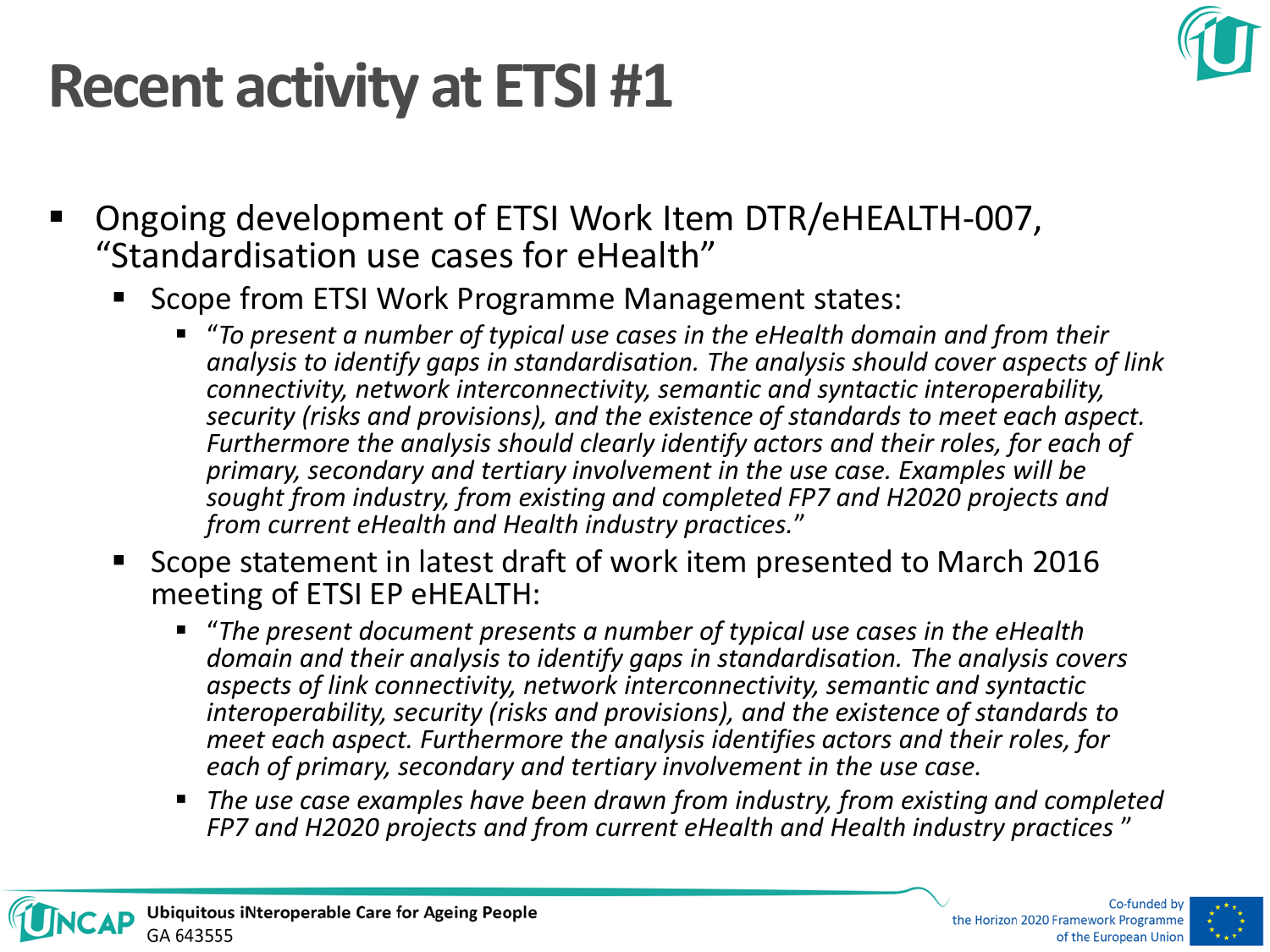

#### **Recent activity at ETSI #2**

- Panel member at ETSI "[5G: From Myth to Reality](http://www.etsi.org/news-events/events/1025-2016-04-5g-from-myth-to-reality)" event
	- 213 attendees, placing eHealth and IoT at heart of 5G
- Contributions to ETSI EP eHEALTH Meeting
	- $\blacksquare$  IoT and eHealth
	- Role of Ethics and Dignity in eHealth
	- **Plus draft of work item itself**

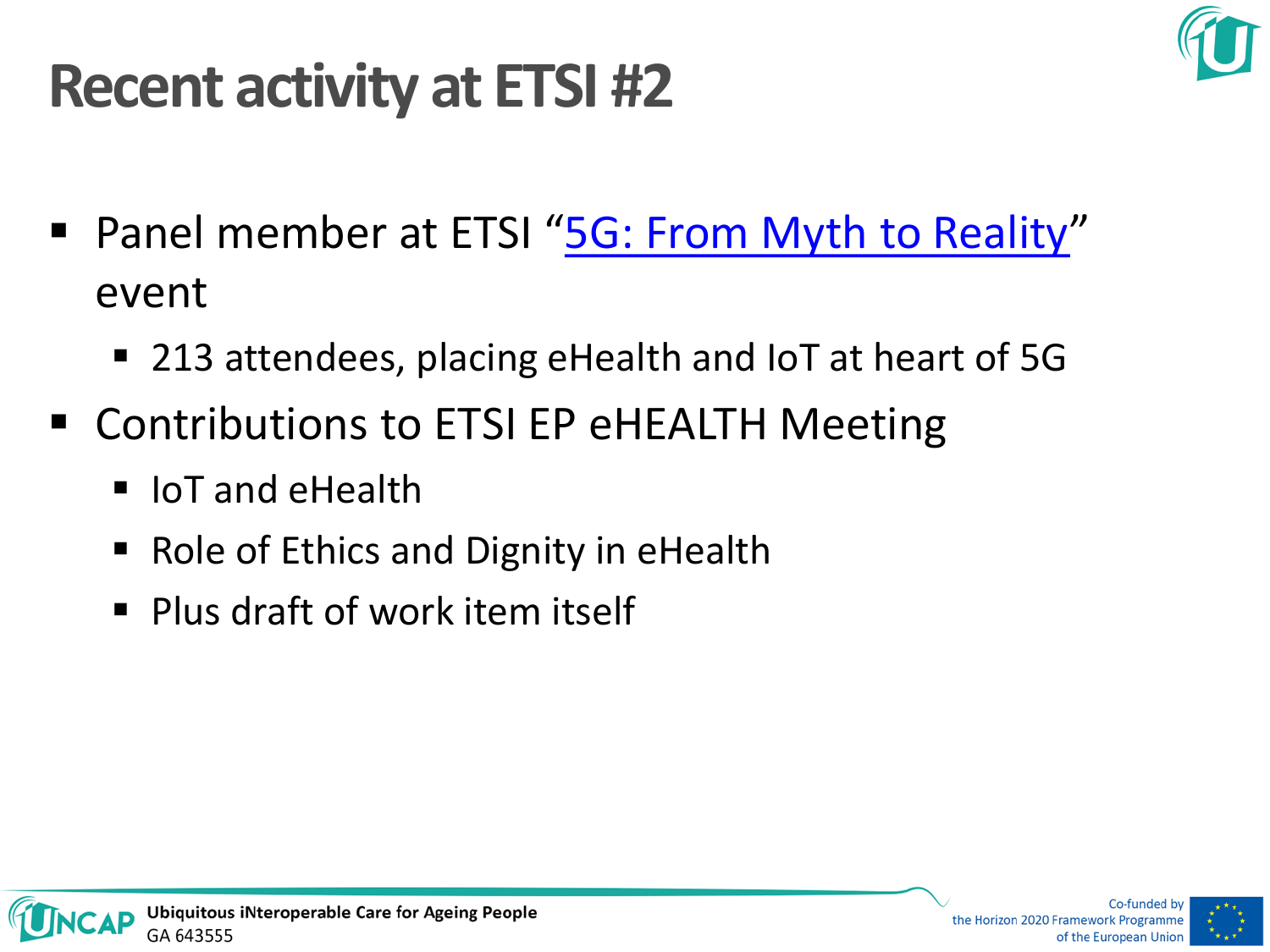

# **Planning and planned activity at ETSI**

- ETSI Security Week (June 2016)
	- Focus is on IoT, hoping to be on the panel for eHealth/Privacy/Ethics debate
- ETSI CYBER meeting (June 2016 ++)
	- To further develop the Identity Management thread for privacy by design – this invokes semantic identity protection and thought models for cryptographic protection in mutable many-to-many environments such as evidenced in eHealth scenarios
	- To propose work item for eHealth thread in Critical Infrastructure Protection domain
	- To address protection schemes in massively virtualised environments covering global eHealth (billions of devices, billions of affected users, hundreds of millions of health professionals) with secure/private noncentralised core
- EP eHEALTH meetings (June 2016 ++)
	- Development of core use case report and expansion of IoT work

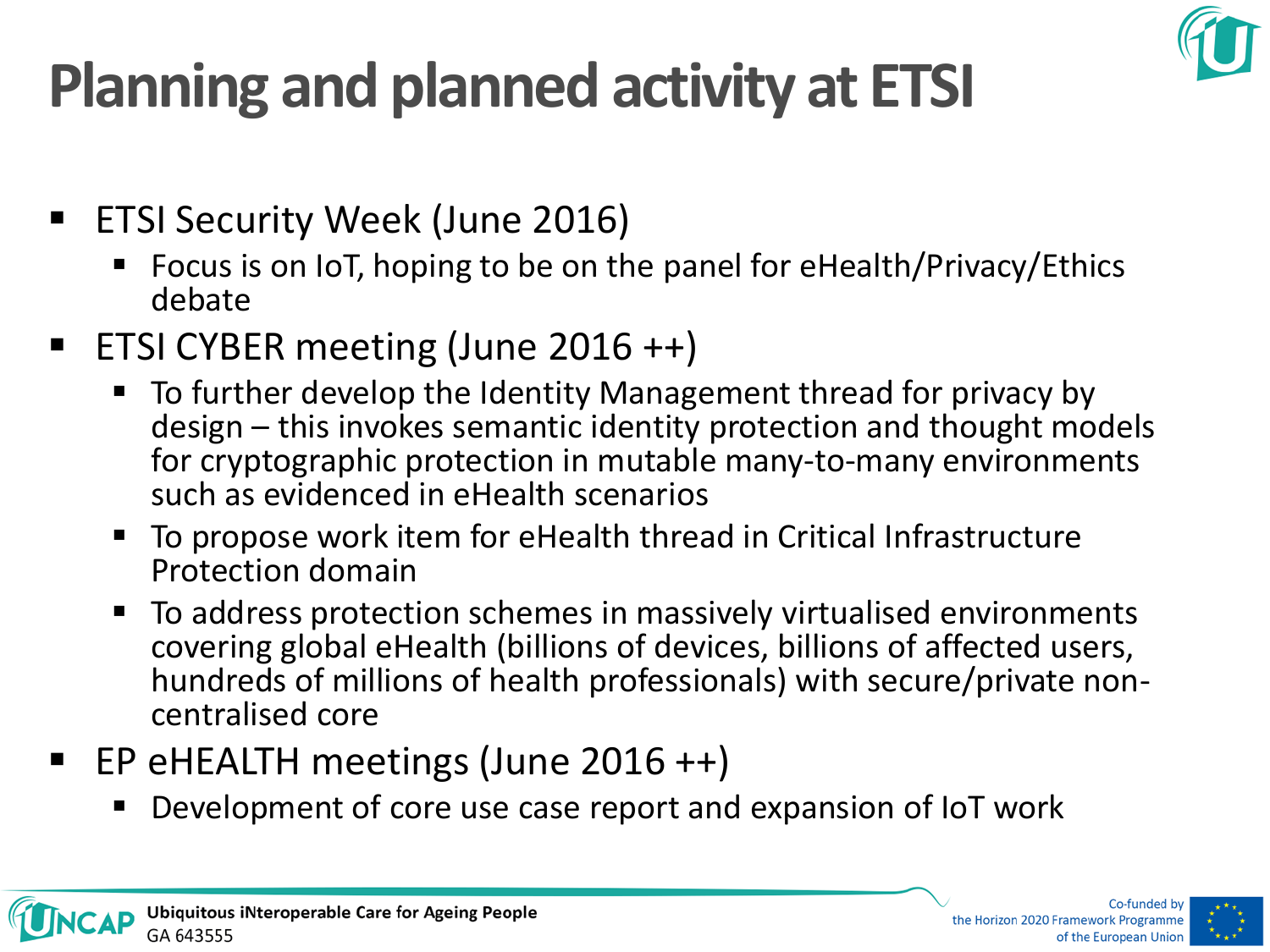

## **Security and (e)Health**

The drivers to be aware of to give standards based security provisions



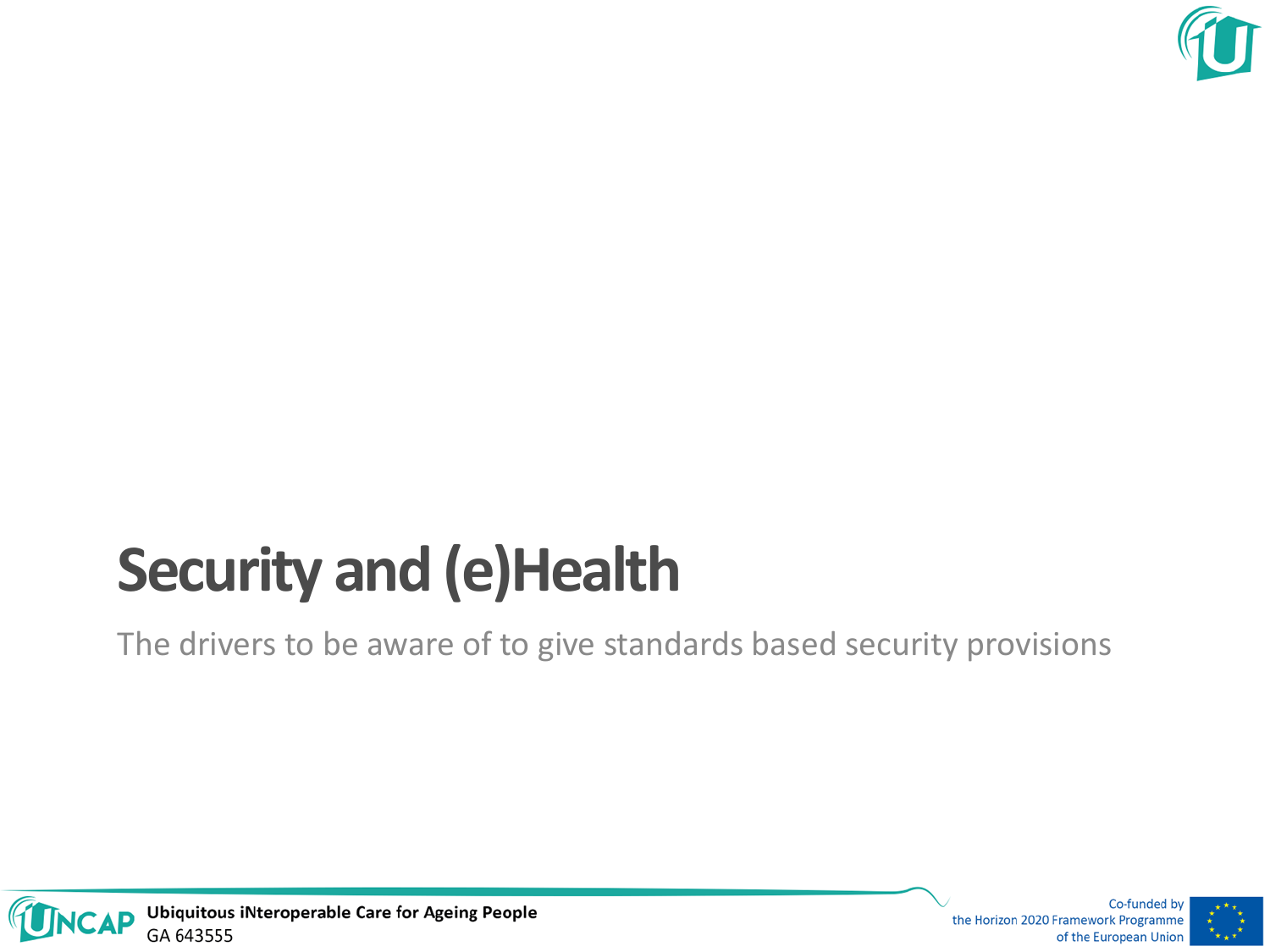

## **The domain challenge**

- Very challenging domain
	- Mutable by default
		- Patients change, health interventions change, medical professionals change
	- Unplannable by default
		- Cannot know when a patient will get ill and with what condition
	- Expectations of intervention are getting more demanding
		- Life expectancy is (generally) increasing
		- Demographics are themselves mutable:
			- Aging populations, older entry to parenthood, greater urbanisation, greater number of sedentary lifestyles, mechanisation of food production,

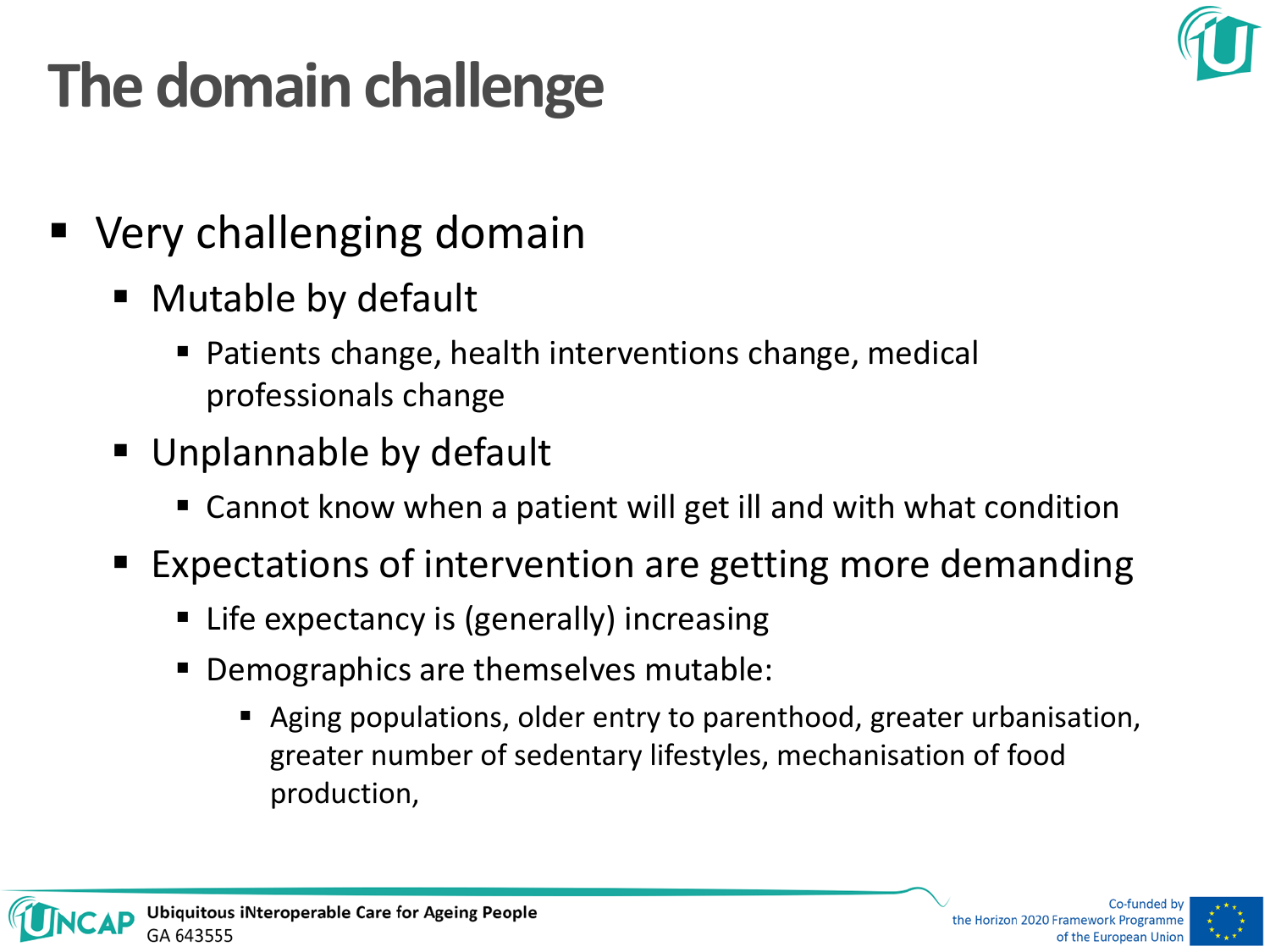## **The security paradigms**

- **E** Conventionally CIA
	- Confidentiality, Integrity, Availability
- Conventionally "document" based
	- Secures a "thing" against attack
- Conventionally risk centred

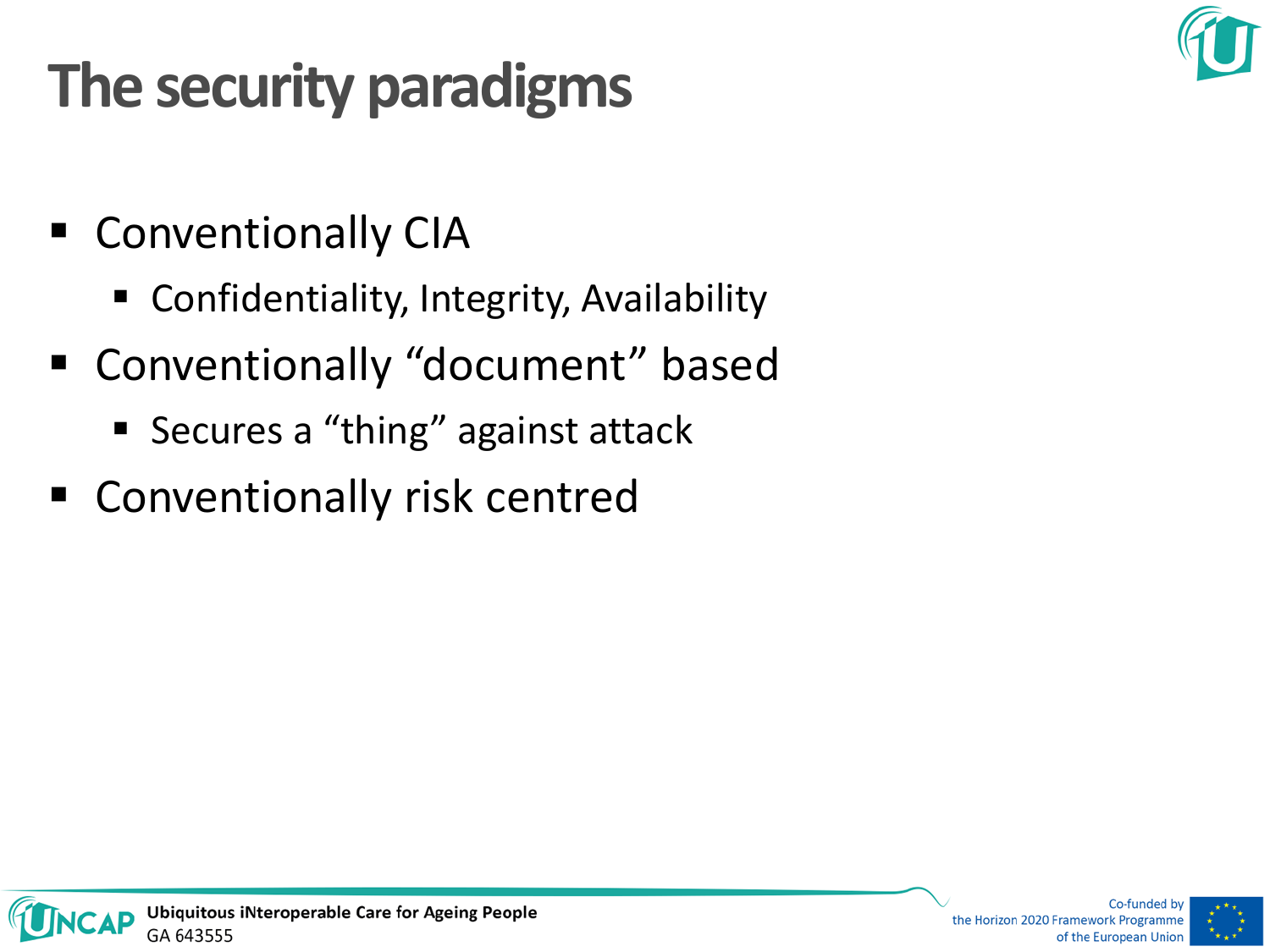

#### **Some conclusions**

On standards for (e)Health



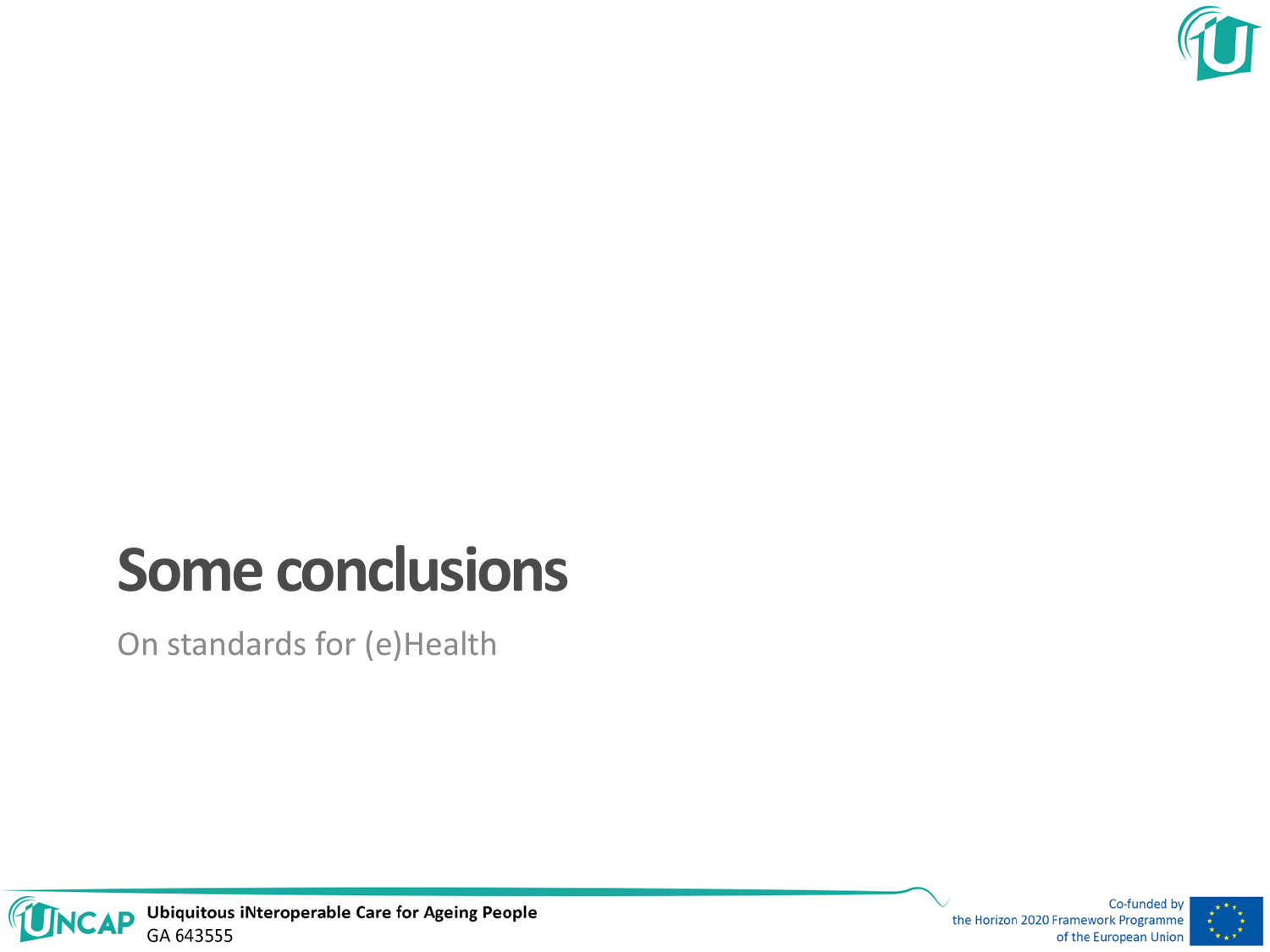

## **On security of the (e)Health domain**

- No one standards body can do this but …
	- We cannot treat eHealth bit-by-bit
	- We have to do some serious work to state the problems
	- We have to recognise the mobility of all the actors and that eHealth is therefore a global and mobile problem
	- We have to recognise that whatever we do now will need to change later – the mutability of society demands that recognition
- Thus …
	- ETSI, ISO, HL7 and all stakeholders have to come together to work on the standards aspects



the Horizon 2020 Framework Programme of the European Unior

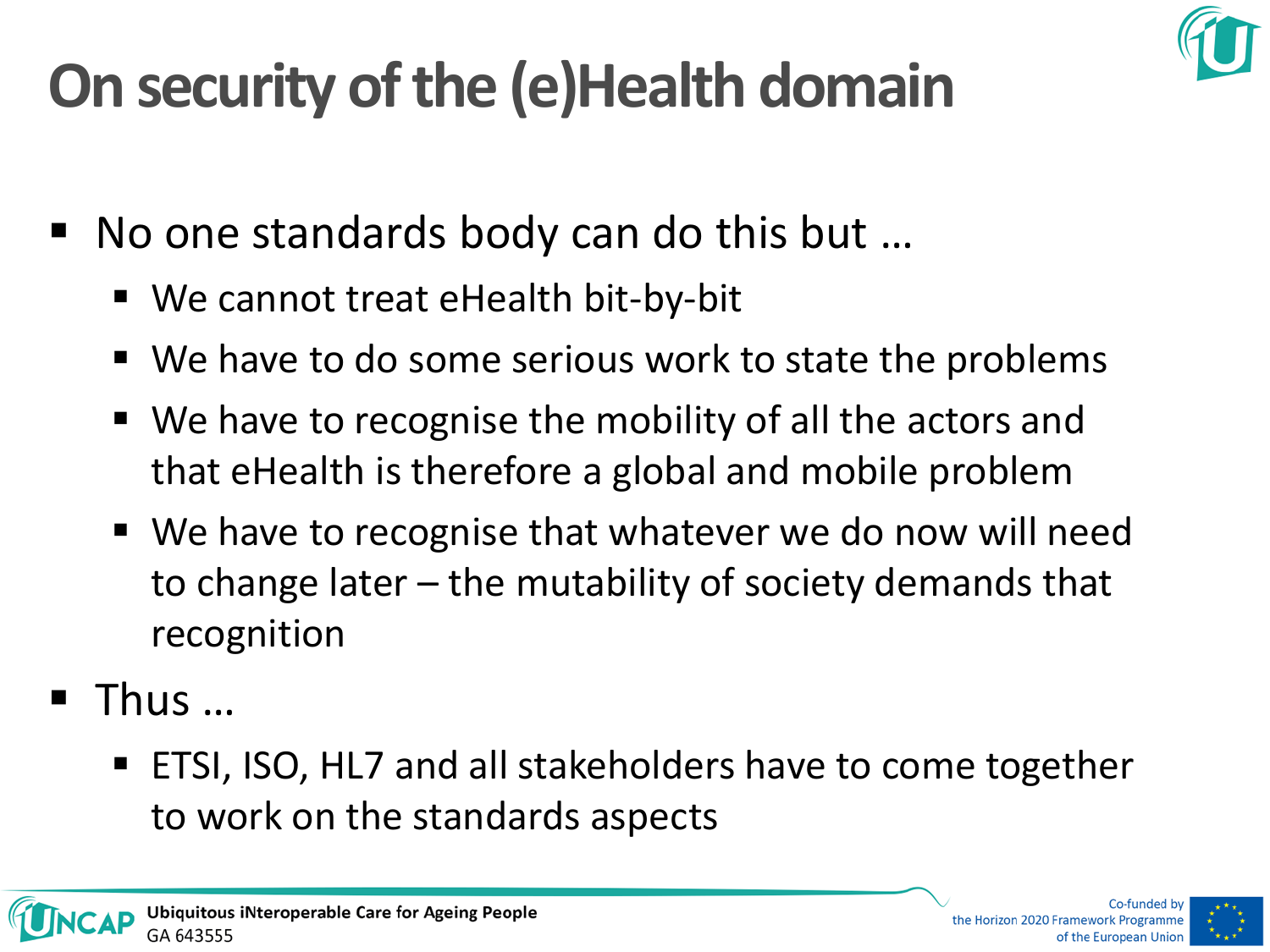

## **Some thoughts on funding**

- The health market is worth many billions of  $\frac{1}{2}$   $\frac{1}{2}$   $\frac{1}{2}$ annually
- Standards in eHealth are effectively unfunded (a few tens of thousands?)
- $\blacksquare$  No standards will lead to fragmentation  $-$  lots of little proprietary markets (even if little could be 100s of millions of  $\frac{\xi}{E}\in$
- Invest in standards  $-$  bigger market, better healthcare